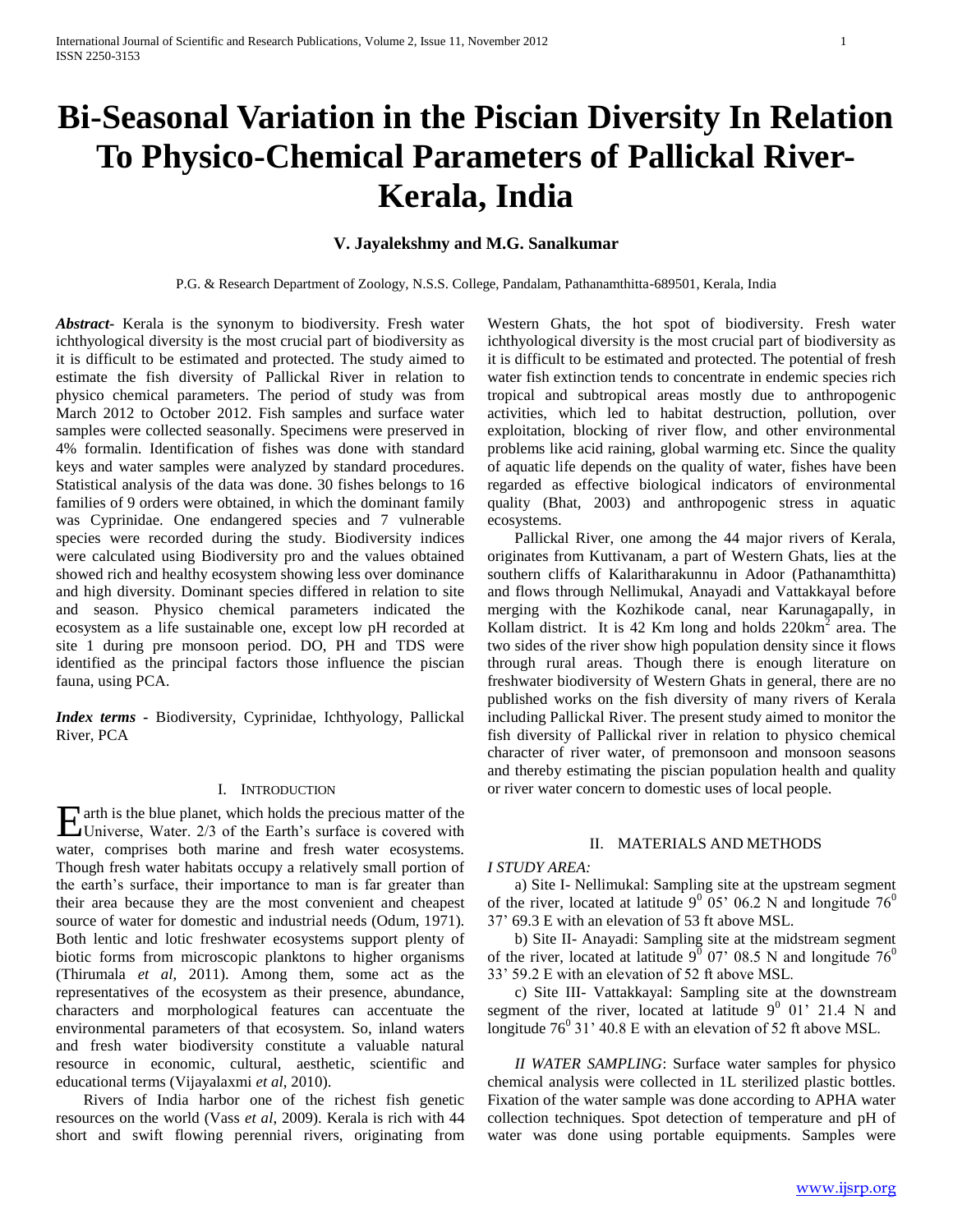brought to the laboratory as early as possible and hardness, dissolved oxygen (DO), Total dissolved solids (TDS), Conductivity, free  $CO<sub>2</sub>$  and BOD were detected using standard procedures (APHA, 2005).

 III COLLECTION OF FISH SAMPLES AND IDENTIFICATION: Fishes were collected with the help of local fishermen, using gill net, cast net, hooks and lines and locally using equipments. Primary identification was done at the site and local names of the fishes were collected from fishermen. Fishes were preserved in 4% formalin. Healthy adults showing taxonomic characters were kept as standard specimens. Identification was done using standard keys of Jayaram(1999) and Easa and Shaji (2003).

 IV STATISTICAL ANALYSIS: Statistical analysis of the data obtained has been done and the mean values of the triplicate samples with standard deviation were used for further analysis. The site wise variations in the ecological attributes of piscian population were calculated using the software, Biodiversity pro. Two way ANOVA was done to analyze the significance of variations observed in physico chemical parameters.

# III. RESULT AND DISCUSSION

 30 fish species belongs to 16 families were collected during the study (table 1) and taxonomic identification and preservation were done. As per IUCN norms for ecological status, 11fishes were identified as 11 endemic to Indian subcontinent, 6 endemic

to India, 8 endemic to Western Ghats and 3 endemic to Kerala. Eight species were identified as vulnerable and one (*Horabagrus brachysoma*) endangered. The abundant genus was Puntius, with six species, Family Cyprinidae, having 10 species and order, Cypriniformes with 11 species of 2 families, followed by Siluriformes and Perciformes. Similar results were obtained for major ichthyological studies done in the rivers of Western Ghats (Bhat, 2003; Kumar et al, 2011; Patra et al, 2011). One esturian species, *Glossogobius giuris giuris*, was collected from Vattakkayal during the monsoon season. Ample collections of Dwarf puffer, *Carinotetraodon travancoricus*, were observed during pre monsoon season and the local people seldom consider it as a fish. Exotic species were not recorded during the study as the introduction of fish seeds were started in three stations of the river from July- August 2012 and the river under study has less connections with the neighboring rivers, Achencovil and Kallada, in the upstream and midstream level. Comparing the two seasons, the highest number of fishes were recorded during the monsoon season in all the sites. During the pre monsoon season, the river water level was too low due to reduction in rainfall at Pathanamthitta and Kollam districts in 2011(273.3mm) as compared to last two years; 313.4mm in 2010 and 407.1mm in 2009. Decline in the water level reduced the accessibility of fishes during collection and will reduce the number and species of fishes in sampling. Onset of monsoon was in late May and the collection of fishes after that showed remarkable increase in diversity and abundance in all three sites. Among the sites, Vattakkayal (PM: 200, M: 448) was observed as more and Nellimukal (PM: 65, M: 123) was less diverse and abundant for ichthyological population.

| No.                     | Order                | Family           | <b>Name of Fish</b>        | <b>IUCN</b> | <b>Endemism</b> |
|-------------------------|----------------------|------------------|----------------------------|-------------|-----------------|
|                         |                      |                  |                            | status      |                 |
| $\overline{1}$          |                      | Cyprinidae       |                            |             |                 |
|                         |                      |                  | <i>Puntius vitattus</i>    | VU          | EN-WG           |
| $\overline{2}$          |                      |                  | Puntius filamentosus       |             | EN-WG           |
| $\overline{\mathbf{3}}$ |                      |                  | Puntius fasciatus          |             | EN-WG           |
| $\overline{\mathbf{4}}$ |                      |                  | Puntius sarana subnsutus   | VU          | EN-WG           |
| $\overline{5}$          |                      |                  | Puntius mahecola           |             | EN-IS           |
| 6                       |                      |                  | Puntius ticto              |             | EN-WG           |
| $\overline{7}$          |                      |                  | Rasbora daniconius         |             | EN-IS           |
| $\overline{\mathbf{8}}$ | <b>CYPRINIFORMES</b> |                  | Devario malabaricus        | VU          | EN-WG           |
| $\boldsymbol{9}$        |                      |                  | Garra mullya               |             | $EN-I$          |
| 10                      |                      |                  | Barilius bakeri            | VU          | $EN-I$          |
| 11                      |                      | Cobiitidae       | Lepidocephalus thermalis   |             | EN-IS           |
| 12                      |                      | Anabantidae      | Anabas testudineus         | VU          | EN-IS           |
| 13                      |                      | Cichlidae        | Etroplus maculates         |             | EN-IS           |
| 14                      |                      |                  | Etroplus suratensis        |             | EN-IS           |
| 15                      | <b>PERCIFORMES</b>   | Gobiidae         | Glossogobius giuris giuris |             | $EN-I$          |
| 16                      |                      | Ambassidae       | Parambassis dayi           |             | $EN-K$          |
| 17                      |                      | Bagridae         | Mystus montanus            |             | $EN-I$          |
| 18                      |                      |                  | Mystus oculatus            |             | $EN-I$          |
| 19                      |                      |                  | Horabagrus brachysoma      | <b>EN</b>   | $EN-K$          |
| 20                      | <b>SILURIFORMES</b>  | Heteropneustidae | Heteropneustes fossilis    |             | EN-IS           |
| 21                      |                      | Clariidae        | Clarias batrachus          |             | EN-IS           |

**Table 1: List of fish species collected from Pallickal river**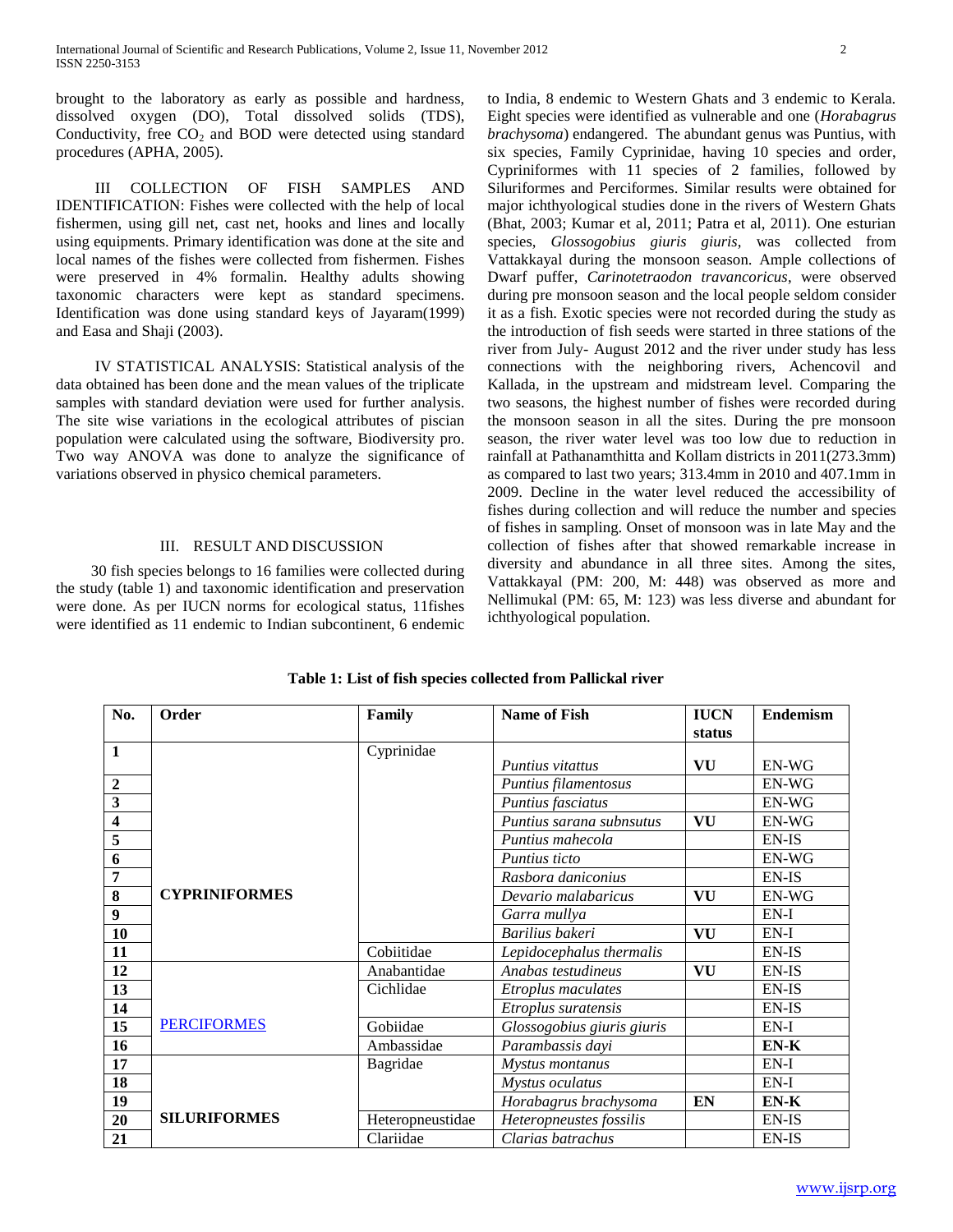| 22        | <b>BELONIFORMES</b>       | <b>Belonidae</b> | Xenentadon cancila       |    | EN-IS  |
|-----------|---------------------------|------------------|--------------------------|----|--------|
| 23        |                           | Hemirhamphidae   | Hyporhambus xanthopterus | VU | $EN-I$ |
| 24        | <b>CLUPEIFORMES</b>       | Clupeidae        | Dayella malabaricus      |    | EN-WG  |
| 25        | <b>CYPRINODONTIFORMES</b> | Aplocheilidae    | Aplocheilus lineatus     |    | EN-IS  |
| <b>26</b> |                           |                  | Aplocheilus blocki       |    | Native |
| 27        | <b>ELOPIFORMES</b>        | Megalopidae      | Megalops cyprinoides     |    | Native |
| 28        | <b>SYNBRANCHIFORMES</b>   | Mastacembulidae  | Mastacembelus armatus    |    | EN-IS  |
|           |                           |                  |                          |    |        |
| 29        |                           |                  | Macrognathus guentheri   | VU | EN-IS  |
| 30        | <b>TETRAODONTIFORMES</b>  | Tetraodontidae   | Carinotetraodon          | VU | EN-K   |
|           |                           |                  | travancoricus            |    |        |

\*EN-WG- Endemic to Western Ghats \*EN-IS- Endemic to Indian Subcontinent \*EN-K- Endemic to Kerala. \*EN-I- Endemic to India. VU Vulnerable. EN Endangered.

 Biological indices for each site in two seasons were calculated using Biodiversity pro. The Shannon-wiegner diversity index was high at site 3 Vattakkayal (PM 1.26; M 1.45) in two seasons and low at site 1, Nellimukal (PM & M 1). For site 2, Thengamom, diversity index produced medium values (PM 1.23; M 1.30). All values showed poor fish diversity in the ecosystem and the onset of monsoon had a positive influence on diversity. In pre monsoon collection, Simpson's dominance index was high at site 1(0.178) and low at site 2(0.085) followed by site 3(0.093) and during monsoon, site 1(0.163) recorded the highest value followed by site 2 (0.094) and site 3 (0.08). As the value reduces, the species diversity increases. Hence during monsoon, vattakkayal and during pre monsoon, Thengamom were estimated as more diverse. All the values lie below 0.5, show the fishes are equally distributed and the chances of presence of an over dominant species is less.

 In two seasons, Margalef index of richness values were high at site 1 (PM 1.21; M 1.38) followed by site 2 (PM 1.13; M 1.26) and site 3 (PM 0.96; M 1.09) revealed that the ecosystem is rich in fish population. Values obtained for McIntosh distance index ranges between 1.048 (for site 3) and 1.134 (for site 1), indicating that the ecosystem provides average space available for each species and hence the species show moderate clustering. K dominance and Hill number of dominance showed that in premonsoon season, 2 species (*Rasbora daniconius* and *Etroplus maculates*) at site 1, five species (*Etroplus maculates, Clarias batrachus, Puntius filamentosus, Dayella malabarica* and *Devario malabaricus*) at site 2 and six species (*rasbora daniconius, Etroplus maculates, Puntius filamentosus, Daverio malabaricus, P. fasciatus* and *Xenentadon cancila* ) at site 3 were found to be abundant and during monsoon, 2 species (*P. filamentosus* and *Rasbora daniconius*) at site 1, 5 species (*P. filamentosus*, *Rasbora daniconius, P. ticto, Etroplus maculates and P. mahecola*) at site 2 and 7 species (*Parambassis dayi, P. filamentosus, Dayella malabaricus, E. maculates, P. ticto, Carinotetraodon travancoricus* and *R. daniconius*) at site 3 were abundant in the population. Based on the distribution studies, during pre monsoon, 15 species showed random and 8 species showed aggregated distribution and during monsoon, 13 species showed random and 17 species showed aggregated distribution.

| <b>Biodiversity Indices</b>        | <b>Pre monsoon(PM)</b> |        | Monsoon(M) |        |        |        |
|------------------------------------|------------------------|--------|------------|--------|--------|--------|
|                                    | Site 1                 | Site 2 | Site 3     | Site 1 | Site 2 | Site 3 |
| No. of Fishes obtained             | 65                     | 87     | 200        | 123    | 203    | 447    |
| No. of species obtained            | 10                     | 17     | 18         | 10     | 20     | 26     |
| Shannon-Weiner index of diversity  |                        | 1.23   | 1.26       | 1      | 1.30   | 1.45   |
| Simpson's Dominance Index (D)      | 0.178                  | 0.085  | 0.093      | 0.163  | 0.094  | 0.08   |
| Hill's number of Abundance(H1)     | 2.09                   | 5.9    | 6.04       | 2.42   | 5.99   | 7.30   |
| Margalef Index of Species Richness | 1.21                   | 1.13   | 0.96       | 1.38   | 1.26   | 1.09   |
| McIntosh Index of Distance $(D)$   | 1.134                  | 1.113  | 1.073      | 1.095  | 1.073  | 1.048  |
| McIntosh Index of Evenness $(E)$   | 1.25                   | 1.26   | 1.26       | 1.22   | 1.22.  | 1.22   |

**Table2: Parameters of Fish diversity in Pallickal River**

 The seasonal and site wise variation of nine major hydrological parameters (table 3) and their influence on piscian diversity were also studied using ISO recommended standards of water quality parameters (WHO, 1971) and Principal Component

analysis. The lowest pH value was recorded at site 1(6.46) during premonsoon, which lies below the normal range 6.5-8.5 and all other parameters were within the sustainable range. Minimum temperature was recorded at the downstream site in two seasons.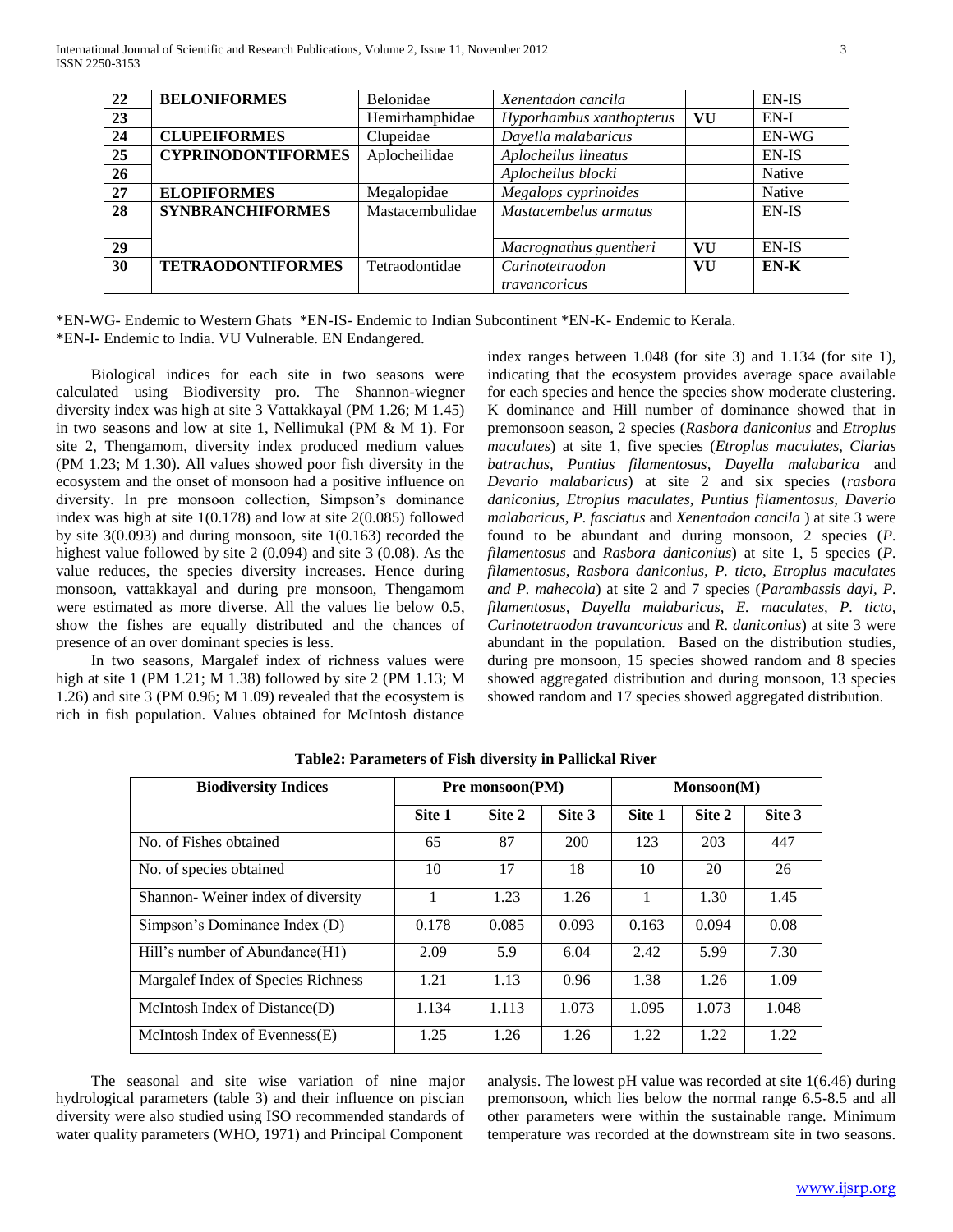This may be due to the presence of rich vegetation, which can reduce the water temperature. TDS and conductivity were high during the pre monsoon period (Thirumala *et al*, 2011) and Dissolved Oxygen, hardness and BOD showed significant reduction with the onset of monsoon (Araoye, 2009; Patra et al, 2011and Mahor, 2010). But salinity showed little fluctuation with the season. Salinity (2ppt) and the presence of *Glossogobius giuris giuris* support to conclude the estuarine

nature of site 3, vattakkayal. Principal Component Analysis, employed to identify the variants which control the piscian population characteristics, showed DO, pH and TDS as the principal factors and less affected by temperature as it has a synergestic effect with other parameters of the ecosystem (Hansson et al, 2012).

| <b>Physico-chemical</b>      | Pre monsoon(PM) |        |        | Monsoon(M) |        |        |
|------------------------------|-----------------|--------|--------|------------|--------|--------|
| parameters                   | Site 1          | Site 2 | Site 3 | Site 1     | Site 2 | Site 3 |
| Temperature( $\circ$ C)      | 27.06           | 26.87  | 26.13  | 26.13      | 26.09  | 24.87  |
| pH                           | 6.46            | 6.66   | 6.8    | 6.8        | 6.9    | 6.96   |
| DO(mg/l)                     | 6.25            | 6.4    | 6.6    | 5.37       | 5.85   | 6.17   |
| Hardness(mg/l)               | $\overline{2}$  | 1.8    | 2.3    | 0.6        | 0.6    |        |
| Free CO2(mg/l)               | 1               |        | 2      | 1          | 2      |        |
| Conductivity( $\mu$ mhos/cm) | 75.2            | 82.5   | 90.9   | 63.6       | 60.1   | 79     |
| Salinity(ppt)                | 0.1             | 0.1    | 0.2    | 0.1        | 0.1    | 0.2    |
| BOD(mg/l)                    | 2.1             | 1.8    | 0.67   | 1.15       | 1.32   |        |
| TDS(ppt)                     | 53.3            | 68.2   | 73.23  | 42.17      | 40.63  | 64.17  |

**Table 3: Physico-chemical parameters along the three different sites in two seasons of Pallickal River**

## IV. CONCLUSION

 The database of fish diversity in relation to physic chemical properties of water of Pallickal River is essential to implement conservational and utilitarian programmes and to record the genetic diversity of the river as a part of freshwater ecosystems of Kerala. The data obtained can be primarily utilized for recording the biodiversity of the river, as a part of Western Ghats, one of the Hotspots Biodiversity, since less scientific studies had been done about the health of this riparian system.

#### **REFERENCES**

- [1] A. Bhat,"Diversity and composition of Freshwater fishes in river systems of Central Western Ghats, India."*Env. Biology of Fishes*.2003,68,pp25-38.
- [2] A.K.Patra,S. Sengupta, and T.Datta,"Physico chemical properties and ichthyolofauna diversity in Karala River, a tributary of Teesta river at Jalpaiguri district of West Bengal, India",*Int. J. Apl. Bio. Pharmaceutical tech*.3 rd Ed. Vol.2,pp.47-58.
- [3] APHA. "Standard methods for the examination of water and waste water". American Public Health Association.  $21<sup>st</sup>$  ed. Washington D C, 2005,pp9-48.
- [4] C.R.R.Kumar,M. Harikrishnan and B.M.Kurup,"Exploited fisheries resources of the Pumpa River, Kerala, India", *Indian J. Fish*.3<sup>rd</sup> ed.Vol.58,pp.13-22.
- [5] C.Vijayalaxmi,M. Rajashekhar and K.Vijayakumar, " Fresh water fishes distribution and diversity status of Mullameri River, a minor tributary of Bheema River of Gulbarga District, Karnataka", *Int. J. Systems Biology*.2 nd Ed. Vol.2,2010,pp.01-09
- [6] K.C.Jayaram," The Freshwater Fishes of Indian Region", Narendra Publishing House, Delhi, India,1999,551pp.
- [7] K.K.Vass, S. Samanta,V.R. Suresh, P.K. Katiha, and S.K. Mandal," Current status of river changes", Central Inland Fisheries Research Institute. Barrackpore.Bulletin No.152,2008.
- [8] L.A.Hansson, A.Nicolle, W.Graneli,P. Hallgren,E. Kritzberg,A. Persson,J. Bjork, P.A. Nilsson and C.Bronmark,"Foodchain length alters community responses to global change in aquatic systems".*Nature:climate change*.2012,PP.1-6.
- [9] P.A. Araoye, "The seasonal variation of pH and dissolved oxygen (DO<sub>2</sub>) concentration in Asa lake iiorin, Nigeria"*,Int. J. Physical Sciences.*2009,*5 th ed.Vol.*4,pp 271-274.
- [10] P.E.Odum, "Fundamentals of Ecology", Saunders International Student Edition,  $1971,3<sup>rd</sup>$  ed.
- [11] P.S.Easa, and C.P.Shaji,"Biodiversity documentation for Kerala, 8: Freshwater fishes", Kerala Forest Research Institute. India, 2003, 126pp.
- [12] S.Thirumala, B.R. Kiran and G.S.Kantaraj," Fish diversity in relation to physic chemical charecteristics of Bandra reservoir of Karnataka, India", *Advances in Apl. Research*, 5th Ed. Vol.2.2011, pp.34-47
- [13] WHO, "Standards for Drinking Water", Third Ed., World Health Organization, Geneva,1971.

#### **AUTHORS**

**First Author** –V. Jayalekshmy,M.Sc., Research Scholar, Post Graduate and Research Department of Zoology, N.S.S. College, Pandalam, Kerala, India. [lekshmi.malarvaty@gmail.com](mailto:lekshmi.malarvaty@gmail.com)

**Second Author** – Dr. M.G. Sanal Kumar, Ph.D., Post Graduate and Research Department of Zoology, N.S.S. College, Pandalam, Kerala, India. [mgsanalkumar@gmail.com](mailto:mgsanalkumar@gmail.com)

**Correspondence Author** – V. Jayalekshmy, [lekshmi.malarvaty@gmail.com,](mailto:lekshmi.malarvaty@gmail.com) +91 9961039878